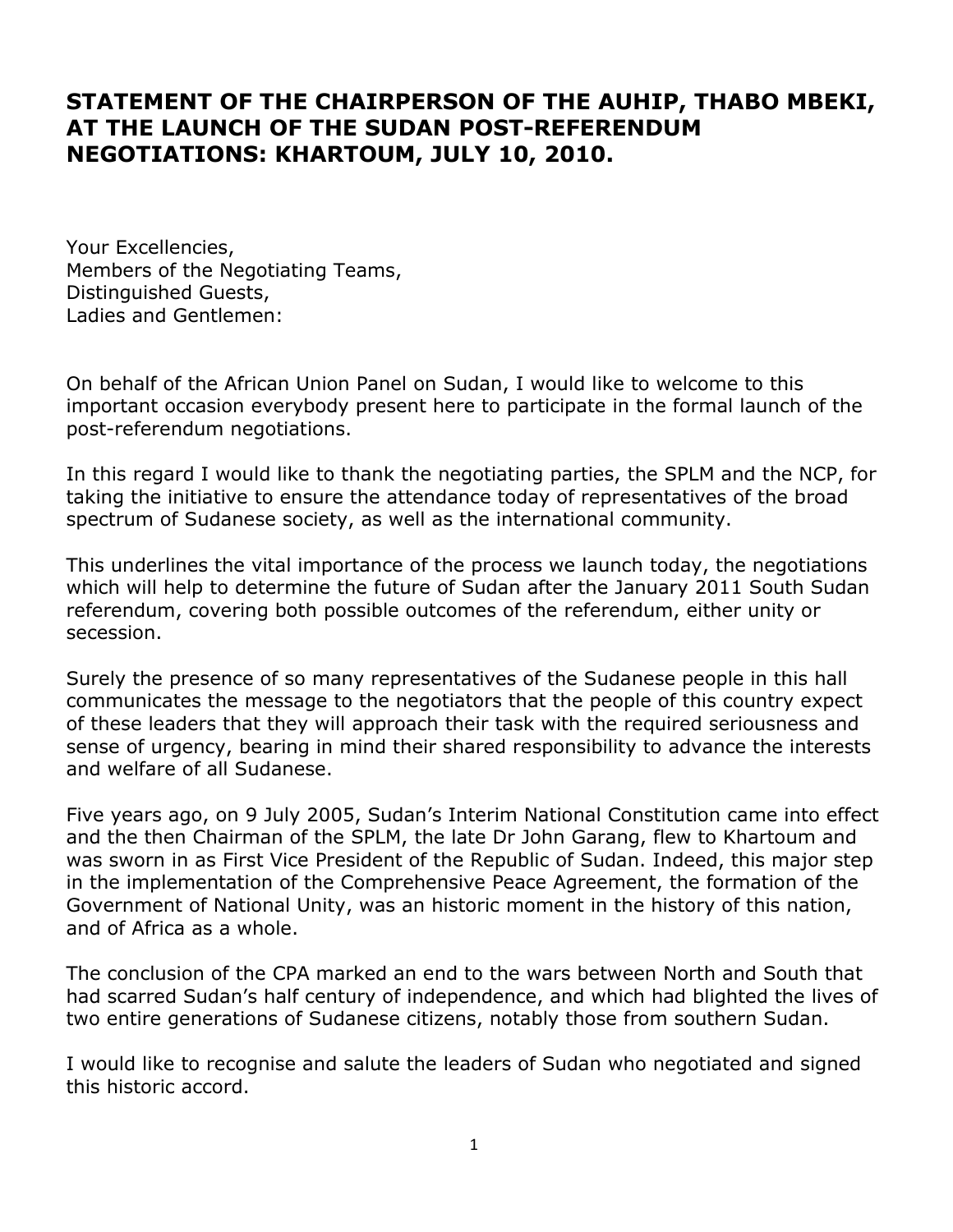But the creation of the Government of National Unity, formed by the necessary partnership of two former enemies on the battlefield, the NCP and the SPLM, also marked a new beginning in the life of the nation. The late Dr John made this point when he visited the Nuba Mountains on his way to Khartoum, promising that as First Vice President, he would hold the cause of the Nuba people, along with all those who struggled for a New Sudan, in his right hand.

Peace is a formidable achievement, but on achieving peace, the struggle to achieve the material and social aspirations of the people, must resume.

By the same token, the achievement of the right of self-determination is an historic triumph for the people of southern Sudan. But the exercise of that right is but one step towards fulfilling the aspirations of the people for a better life.

Today, five years after the Interim National Constitution came into force and the Government of National Unity was formed, we are entering the final year of the Interim Period, and face a political challenge of great significance both to Sudan and Africa as a whole.

In six months time, the people of southern Sudan will be voting in their historic referendum on self-determination, choosing between the two options of unity or secession. The Sudanese people in all their formations, the African Union, and the rest of the international community, are together obliged to respect the freely expressed wishes of the people of Southern Sudan, and will surely do so regardless of the choice they make.

Sudan has experienced recurrent violent conflicts for more than half-a-century because of deep-rooted problems with the Sudanese state, essentially centred on the challenge successfully to manage the diversity which defines Sudan.

Indeed the very agreement to recognise the right of the people of Southern Sudan to self-determination constitutes an intervention to address the important issue of the relations between the peoples of North and South Sudan.

Accordingly, the argument has correctly been advanced that the outcome of the Southern Sudan referendum, whether for unity or secession, will offer the first real opportunity since Sudan's independence in 1956 for the people of South and North Sudan to restructure their relationship to define an equitable and mutually beneficial mode of peaceful coexistence.

Even as it provided for the right of the people of Southern Sudan to selfdetermination, the CPA obliged the two signatory parties to work together to make unity attractive, a demanding task that requires them jointly to address and resolve the causes of conflict, and to restructure fundamentally the nature of the Sudanese state.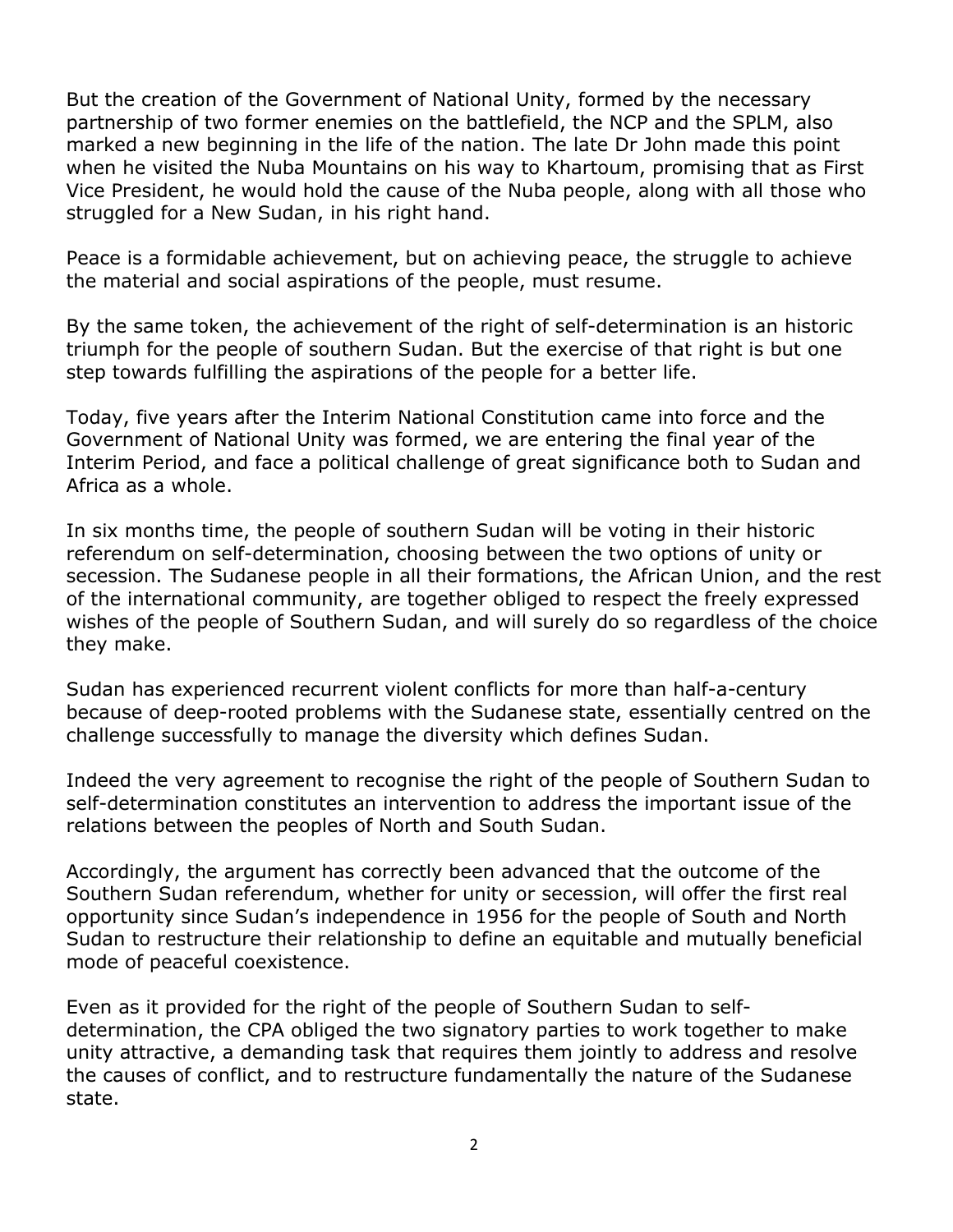That task has not been completed. If the southern Sudanese choose unity, the task to pursue this objective will remain. Indeed it will need to be addressed with renewed vigour.

We have recently returned from Blue Nile State, and observed the preparations that are underway for the Popular Consultation in that state. This process of consulting the elected representatives and community leaders, civil society and others, is a rich, complex and promising mechanism to enable the people to deliberate upon the kinds of governance structures necessary for Sudan to achieve equitable unity in diversity, and realise the common dream for the mutually beneficial development of all its people.

As the post referendum negotiations begin, the negotiators must reflect on the fact that these parallel discussions will be taking place at the community level, again directed at evolving ways of the correct management of Sudan's diversity. Of course, as we all know, South Kordofan will also engage in a similar process of Popular Consultation.

If the Southern Sudanese choose secession, the tasks arising from this will not be less demanding. Should they vote to establish a separate sovereign state in Southern Sudan, the Southern Sudanese will not be voting to change the facts of geography, nor the direction of the flow of the Nile River.

Southern Sudan has been intricately linked to the larger entity of the Sudanese nation, and Southern Sudanese have been closely involved in building the common Sudanese national patrimony. In the event of secession, Northern and Southern Sudan would not be ordinary neighbours, but would be neighbours with generations of a shared history – people who have attended the same universities, worked in the same institutions, danced to the same music.

In preparation for the launch of the post-referendum negotiations, the African Union Panel on Sudan prepared a Framework Document to share with the negotiating parties. We did not intend the document to serve as an agenda, still less a draft agreement. Rather it is a set of general considerations designed humbly to contribute some ideas which might help the two teams.

Rather than formulating a checklist of items to be ticked off, outside and independent of an overarching conceptual framework, we propose instead that first of all the parties should focus on the elaboration of a strategic vision of how the people of North and South Sudan should arrange their relationship.

In this respect we suggest that the positioning of the two phenomena of unity and secession within a paradigm based on the notion of polarity would be overly simplistic and seek to entrench an antagonistic relationship.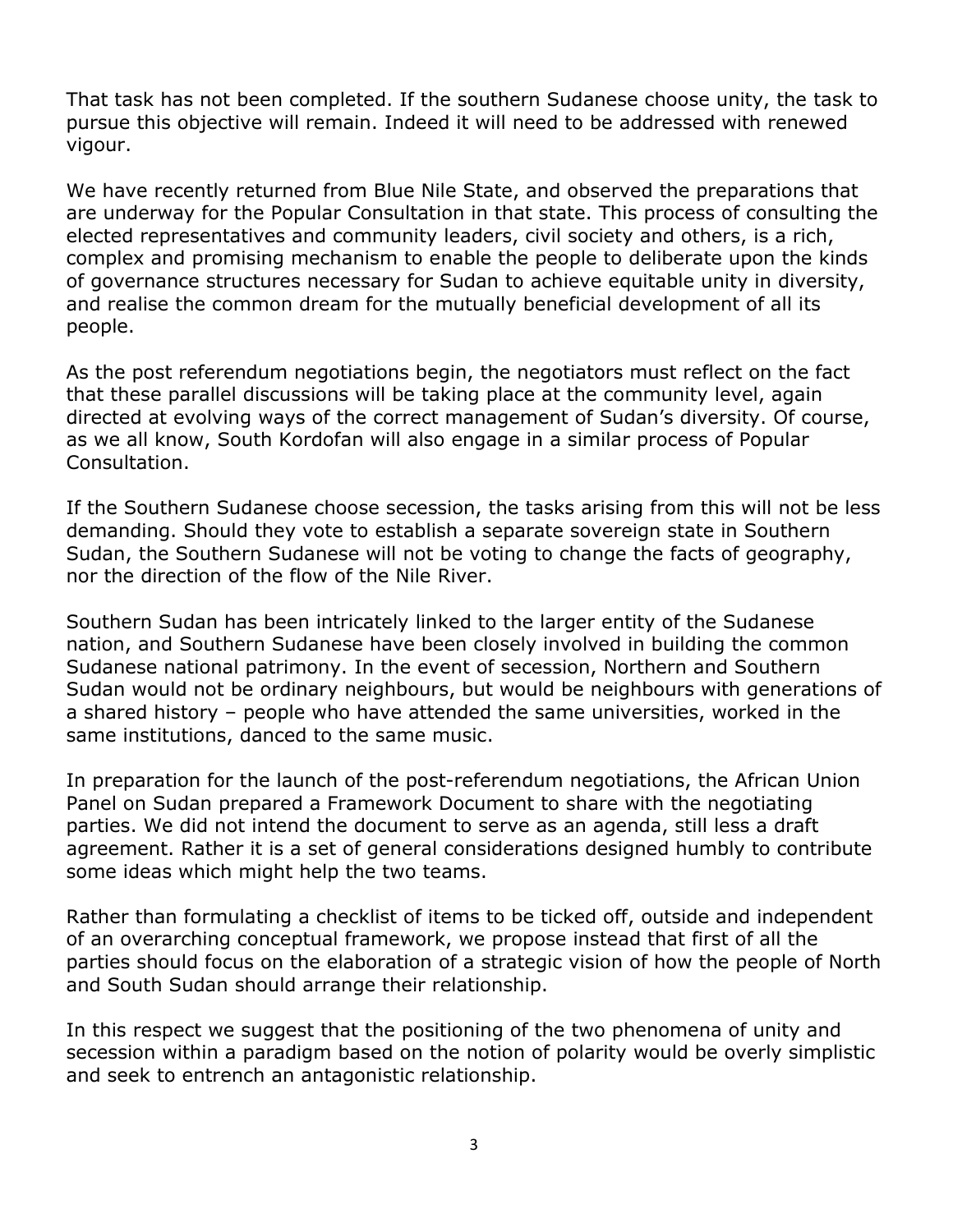In the Framework Document we outlined four different possible outcomes, consideration of which would determine different ways of approaching the postreferendum issues.

In our <em>*Option 1</em>,* we visualised the situation in which Sudan would divide into <em>*two independent countries with no durable links</em>*. This would be the pure separatist outcome. All links would be defined through ad hoc negotiations across hard borders, with Northerners resident in the South continuing such residence on the basis of visa requirements imposed unilaterally by each country, and vice versa.

This was the outcome that many African states envisaged fifty years ago when they embraced sovereign independence and sought to sever ties with their former colonial masters and to forge a new national identity. In the  $21<sup>st</sup>$  century, the world has changed, and especially Africa has changed. No nation is an island sufficient unto itself. The African Union is itself an expression of the African continent's desire for integration and unity.

Continental initiatives such as NEPAD and the Regional Economic Communities, such as IGAD, are expressions of the same impulse.

The striving towards economic and political integration is more than a manifestation of Africa's deep-seated recognition that our strength comes from our common identity. Closer ties among ourselves are a necessity for our continent's security and development.

However, this does not contradict the right of self-determination for the Southern Sudanese. They have and shall exercise that right, at the time and in the way determined in the CPA. But the drive towards African integration and unity provides a context to the establishment of the nation-state different from what obtained fifty years ago.

We believe that the negotiators should take this reality into account as they consider what should happen in the event that the people of South Sudan vote for secession.

The other three options we presented in the Framework Document provide variants on the possible relationship between north and south, again as ideas that might provide a strategic framework for the detailed negotiations.

In our <em>Option 2</em>, we visualised the situation in which there would be <em>*two independent countries existing within a broad and negotiated framework</em>* of cooperation making for soft borders that permit freedom of movement for both people and goods.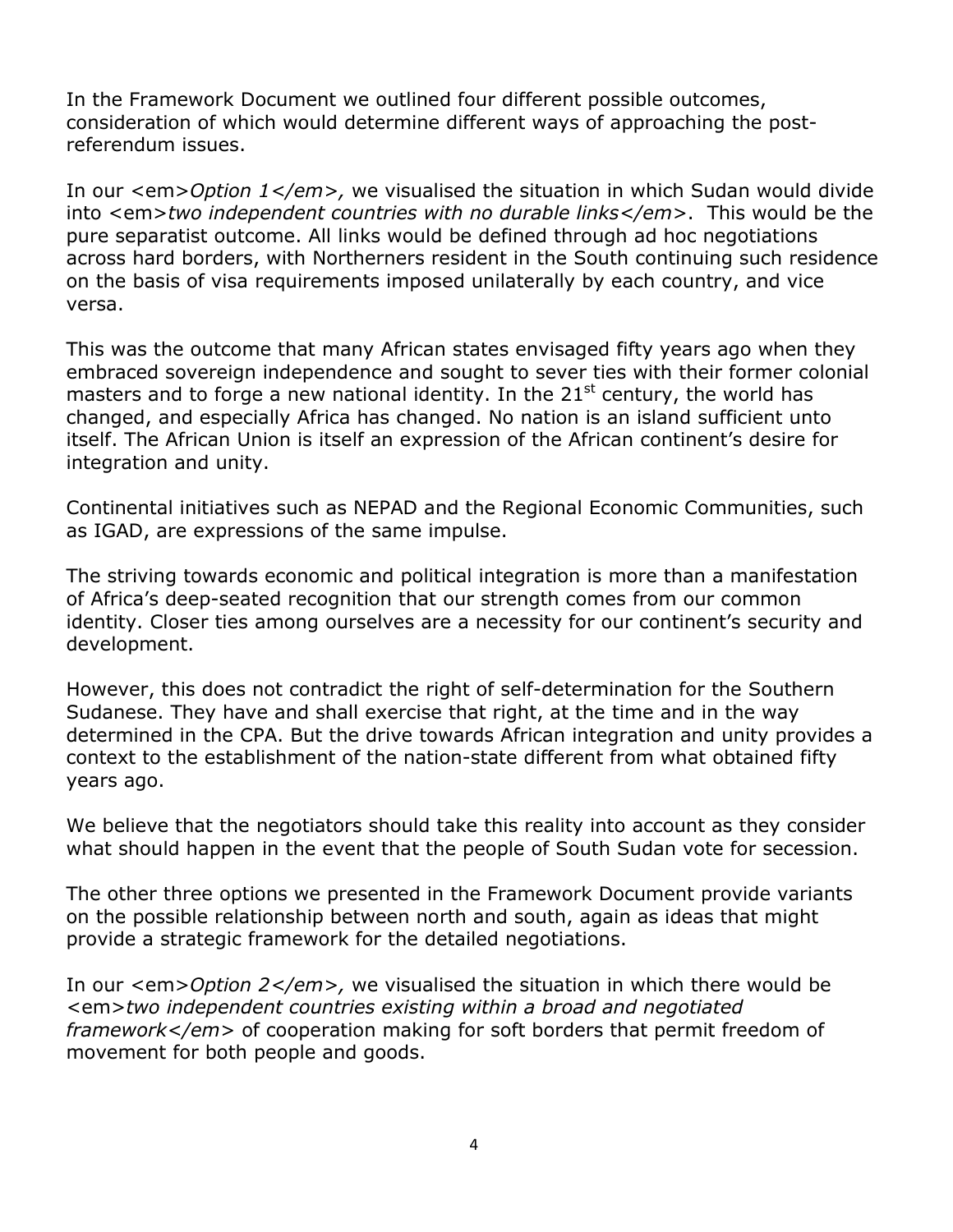Significantly, the second conference of the governors of the states adjacent to the north-south border is scheduled to take place shortly. The peoples who live in these states have historical relationships, and engage in ongoing economic and other activities that straddle the border and will continue to do so, whatever the outcome of the referendum.

Ensuring that these connections, at the people-to-people level, are continued and indeed strengthened, is a challenge that must be addressed by the leaders of both North and South Sudan.

In our <em>Option 3</em>, we considered the possibility of the creation of <em>*two independent countries which negotiate a framework of cooperation</em>*, which extends to the establishment of shared governance institutions in a confederal arrangement.

In our <em>*Option 4</em>,* we visualised the possibility of Sudan remaining <em>*one country with a federal arrangement between North and South</em>*, in a country based on the transformation of Sudan, consistent with the objectives in the CPA intended to redress the historical inequalities and injustices which led to war.

Of course this last option would become a realistic possibility if the people of Southern Sudan vote for unity. However it is not an option for the maintenance of the status quo, but calls on the parties to work for the fundamental transformation of Sudan.

The people of Southern Sudan have the right to make the fundamental choice between unity and secession. But the responsibility to determine what will then happen to the entirety of the Sudanese people, whether as one nation or two, falls upon the leaders of the NCP and SPLM.

This is the reason I spoke of the four Options we have presented to the negotiators, to give an indication of the scope of work and the importance to all the people of Sudan of the choices the post-referendum negotiators will make and present to the nation.

The general elections held almost two months ago confirmed that the SPLM and the NCP are the parties that will shoulder the responsibility to guide Sudan through the challenging period of the next 12 months.

It is first and foremost a responsibility to the peoples of Sudan, north and south, to ensure that the final year of the CPA Interim Period is successfully concluded, in a peaceful and orderly manner. I have no doubt that this can be achieved, and that the vote in the referendum will be respected and the decision of the people implemented swiftly and fairly.